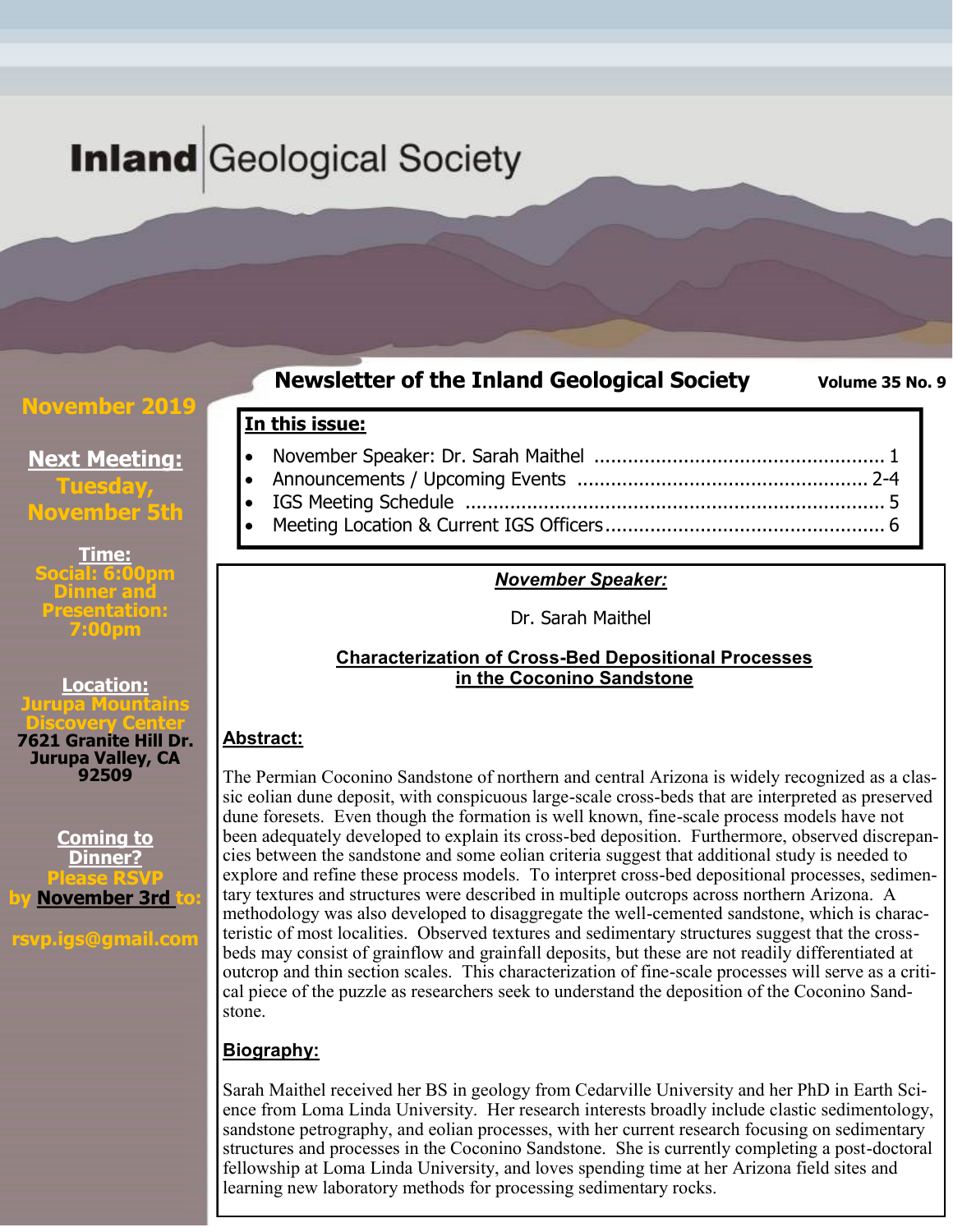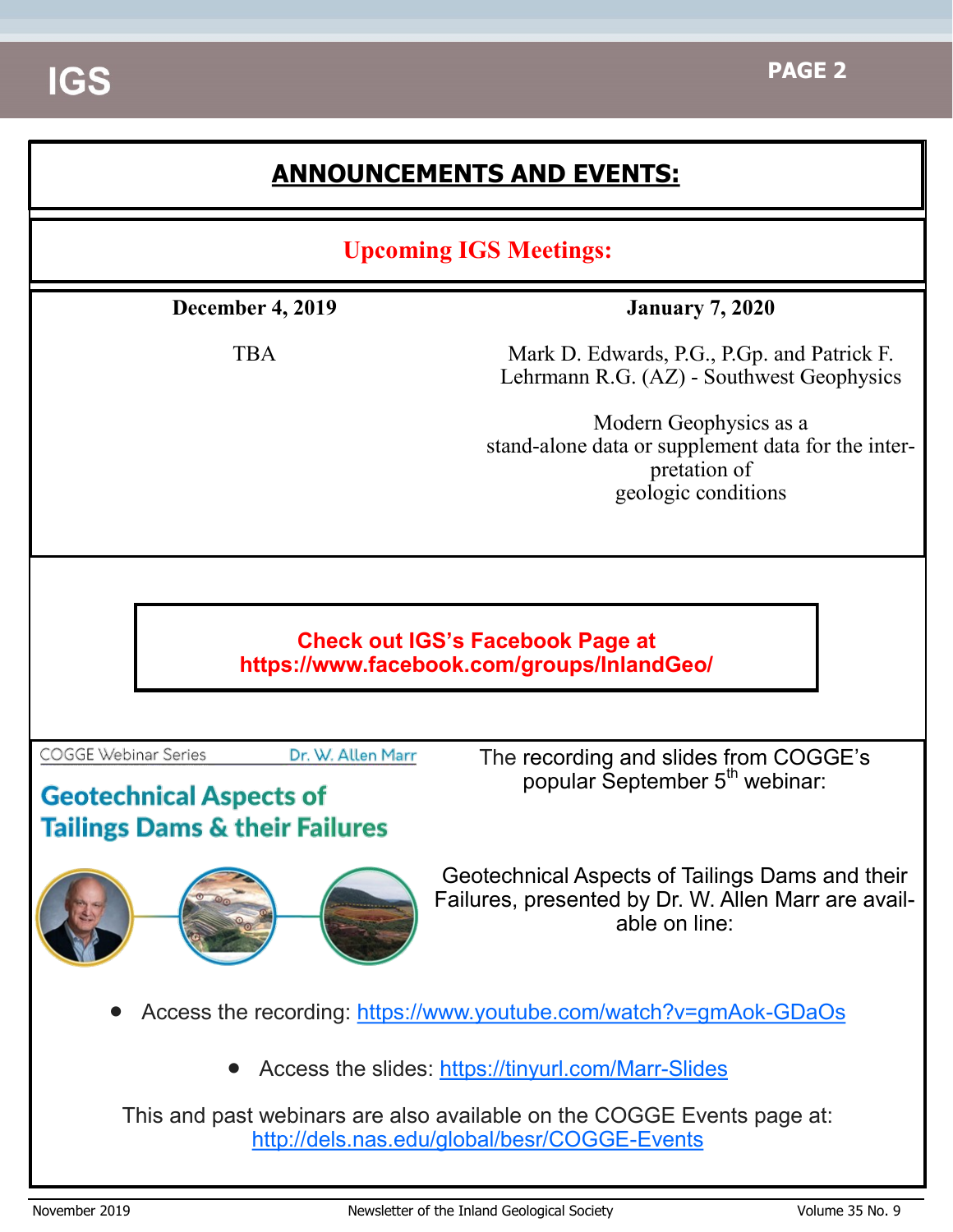Plan ahead for the **Geological Society of Nevada**'s 2020 Symposium, *Vision for Discovery: Geology and Ore Deposits of the Basin and Range,* scheduled for May 12-24, 2020, at the Nugget Casino Resort in Sparks, Nevada. Abstract submittal will open soon! For more information, visit the organization's website at http://www.gsnv.org/2020-symposium/.

Dear Colleagues:

I am pleased to announce the completions of the Fall 2018 Cooperative Well Measuring Program.

This season we have requested data from 81 water agencies from the Upper Santa Ana, San Jacinto and western Whitewater River Watersheds.

5,198 well are in the spreadsheet

2,447 are considered "active"

2,751 are considered "closed" and assumed abandoned

I received 1,423 reported water levels (excluding a good number reported as dry)

A large number of these wells (active and closed) have data back to 1993 on this spreadsheet and data back to the Spring 1964 is available in interesting formats.

If you would like a copy of this years report, I am holding the subscription fee at \$150 for this seasons work.

Many of you know I am now semi-retired, points to anyone who can find Grenada California, so your continued support of this semi-annual report keeps me willing to keep slugging thru pages of water levels in various formats :)

If you have any questions, please give me a call!

THANKS!

Steven E. Mains Watermaster Support Services

watermains@aol.com 951-201-6571 cell

P.O. Box 250 Grenada, CA 96038

#### **BPELSG Announcement:**

On November 30, 2018 the California Board for Professional Engineers, Land Surveyors, and Geologists (Board) published the Geology Education Rulemaking Notice. The Board proposes to adopt Title 16, California Code of Regulations sections 3022, 3022.1, 3022.2, and amend Title 16, California Code of Regulations section 3031.

Please visit our webpage to view the Initial Statement of Reasons and the proposed text. [https://www.bpelsg.ca.gov/about\\_us/](https://eur01.safelinks.protection.outlook.com/?url=https%3A%2F%2Fwww.bpelsg.ca.gov%2Fabout_us%2Frulemaking.shtml&data=02%7C01%7C%7C4f08124925ac4ce1cd0408d665c3bb28%7C84df9e7fe9f640afb435aaaaaaaaaaaa%7C1%7C0%7C636808288674563003&sdata=QZduFATunr1nk8L9LEqnbJPS) [rulemaking.shtml](https://eur01.safelinks.protection.outlook.com/?url=https%3A%2F%2Fwww.bpelsg.ca.gov%2Fabout_us%2Frulemaking.shtml&data=02%7C01%7C%7C4f08124925ac4ce1cd0408d665c3bb28%7C84df9e7fe9f640afb435aaaaaaaaaaaa%7C1%7C0%7C636808288674563003&sdata=QZduFATunr1nk8L9LEqnbJPS) Comments from you are very important. Comments regarding suggested changes as well as comments indicating areas of agreement are equally important to the process. Instructions for providing comments are included with the public notice.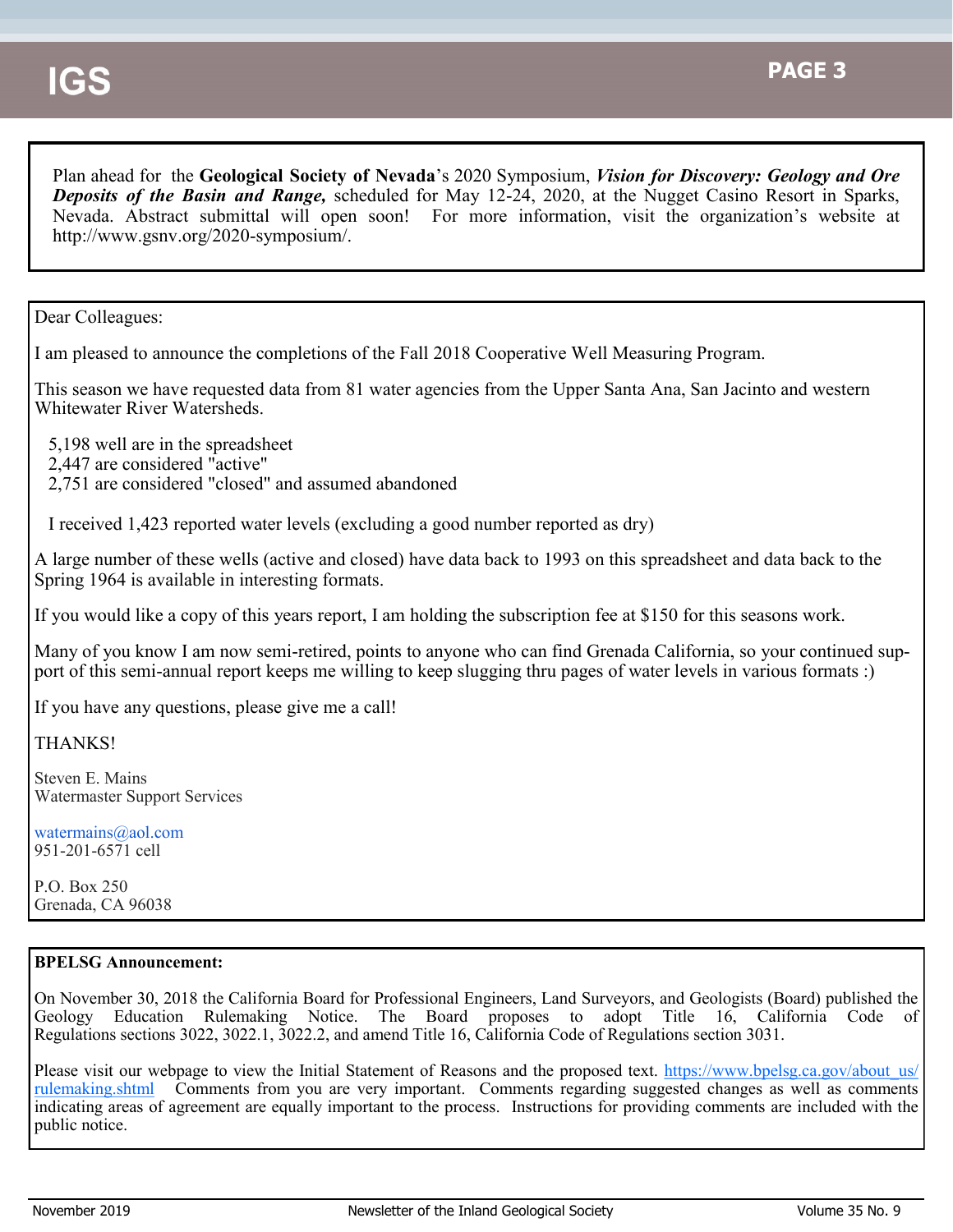# Visit the **Jurupa Mountains Discovery Center**

7621 Granite Hill Drive, Jurupa Valley, California 92509 951.685.5818

The Jurupa Mountains Discovery Center hosts the Ruth and Sam Kirkby Earth Science Museum, which houses a unique collection of exhibits including the Crestmore Quarry, fluorescent minerals, Indian artifacts, mining exhibits, petrified wood, sea shells, dinosaur exhibits, fossils, rocks and minerals, and many more.

The onsite Granite Hill Nursery stocks a large variety of cacti and succulents, and the gardens showcase mature and unique species over several acres. A collection of butterfly gardens is under construction as part of ongoing Eagle Scout Service Projects. The Center also provides hands-on educational kits for educators, houses a critter corner in the gift shop, and hosts themed toddler times on Friday afternoons.

The Center is always looking for volunteers to assist in the many on-going activities from light construction work to assisting with tours and programs. This is a worthwhile and fulfilling opportunity for scientifically-minded individuals of all ranks, from students through working professionals to retirees. This service will look great on your resume! Please contact Executive Director Wes Andree at 951/685-5818 or [director@jmdc.org](mailto:director@jmdc.org) for further details.

*Visit the website at https://jmdc.org to learn more about the Jurupa Mountains Discovery Center!*



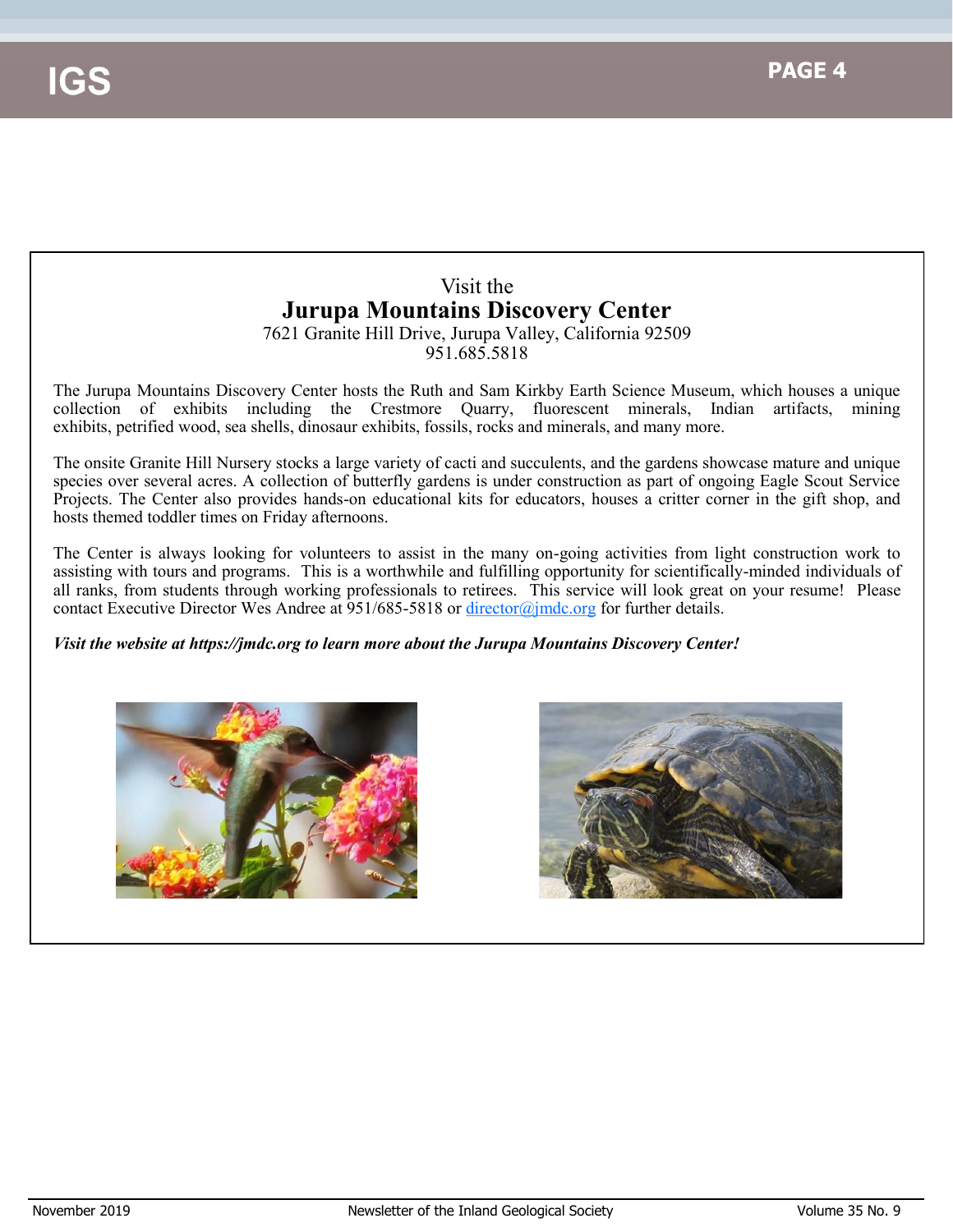# **Upcoming Meetings/Events**

#### **Inland Geological Society**

In 2019, the Inland Geological Society will meet the first Tuesday or Wednesday of each month. For more information, visit our website at [www.inlandgeo.org.](http://www.southcoastgeo.org)

#### **South Coast Geological Society**



Monthly dinner meetings are typically the first Monday of each month. For more information, visit the association website at [www.southcoastgeo.org.](http://www.southcoastgeo.org)

#### **AEG—Southern California Chapter**



The AEG — Southern California Chapter typically meets the second Wednesday of each month at Victorio's Ristorante in North Hollywood. For more information,  $\mathsf{visit}$  the state of  $\mathsf{the}$ association website at [www.aegsc.org.](http://www.aegsc.org/chapters/inlandempire/index.php)

#### **AEG—Inland Empire Chapter**



The AEG — Inland Empire Chapter typically meets the third Wednesday of each month at Pinnacle Peak Steakhouse, 2533 S. La Cadena Drive, Colton. The For more information,<br>visit<br>the visit the state of the state of the state of the state of the state of the state of the state of the state of the state of the state of the state of the state of the state of the state of the state of the state of the stat association website at [www.aegsc.org/](http://www.aegsc.org/chapters/inlandempire/index.php)chapters/ inlandempire.

#### **Rock & Gem Shows—various locations**

Various rock and mineral shows will be held throughout southern California. To find one near you, visit www.rockngem.com, then select the Show Dates tab.

#### **San Diego Association of Geologists**



For more information, visit the association website at [www.sandiegogeologists.org.](http://www.sandiegogeologists.org)

#### **Los Angeles Basin Geological Society**



Monthly lunch meetings are typically the 4th Thursday of each month from 11:30 am to 1:00 pm at the Willow Street Conference Center, 4101 E. Willow Street, Long Beach. For more information, visit the association

website at [www.labgs.org.](http://www.labgs.org)

## **Get Your IGS Coffee Mug!**

IGS coffee mugs are available at the monthly meetings for \$10. Get yours at the upcoming meeting!